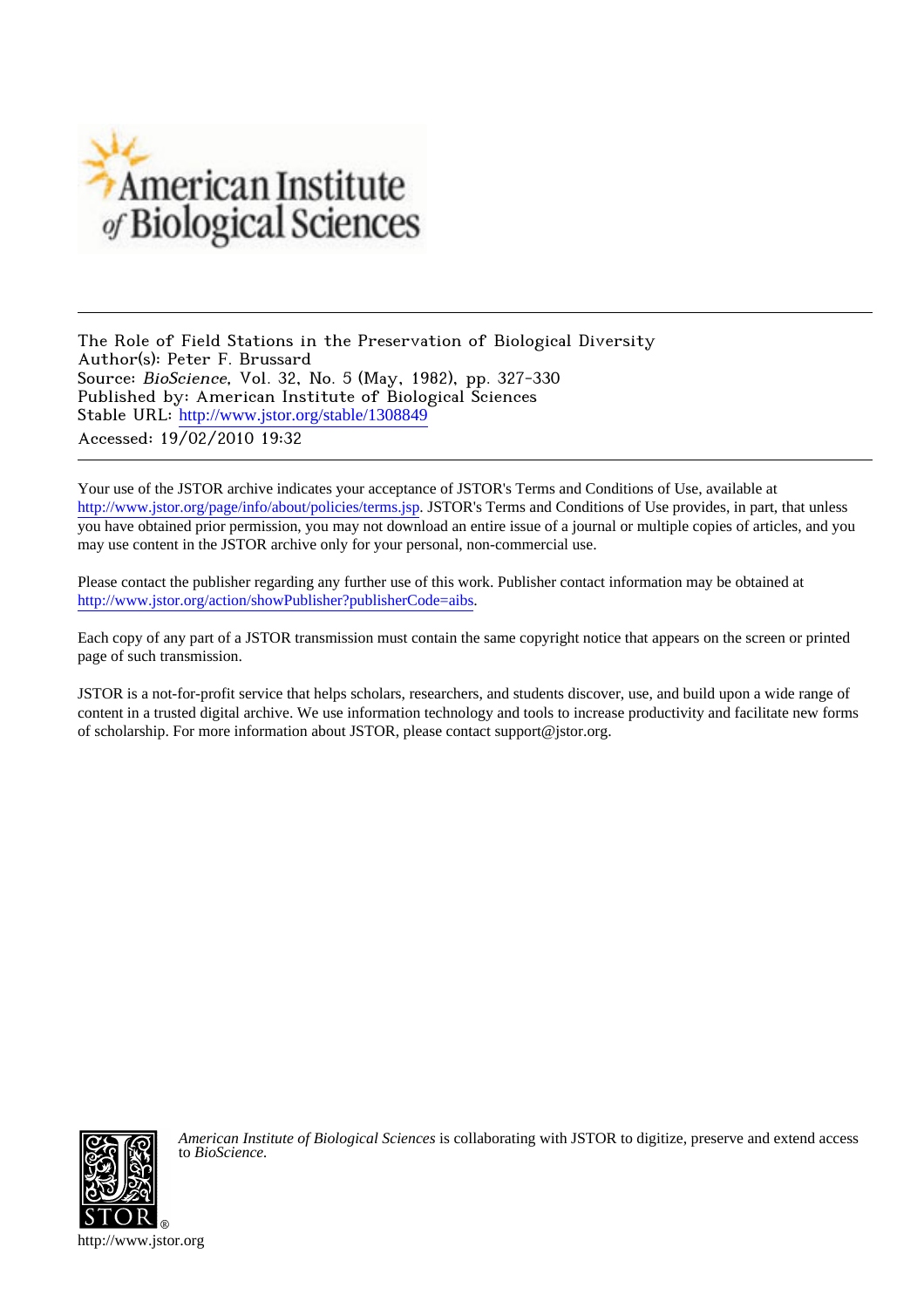# **The Role of Field Stations in the Preservation of Biological Diversity**

### **Peter F. Brussard**

**Field stations should assume a more active role in the preservation of species diversity and intraspecific genetic variation. Because some field stations concentrate scientists in remote places far from major universities, they are often the only source of biological expertise in the area. Others, located in more densely populated regions, may contain the last surviving remnants of natural ecosystems there. Field stations should locate and identify local populations of rare or endangered species and take the necessary steps for their preservation, begin long-term research on the population biology of these species, and offer conservation-oriented courses to students and the general public. (Accepted for publication 23 February 1982)** 

**It is predicted that within the next 20 years hundreds of thousands of species of plants and animals will become extinct (Council on Environmental Quality 1980, Ehrlich et al. 1977). Countless others will have their ranges so contracted or fragmented that they will become likely candidates for extinction soon thereafter (Soule and Wilcox 1980). If this trend is to be reversed, and it is critically important for the long-term survival of mankind that it be reversed, a massive conservation effort must be mounted during this decade.** 

**Conservation biologists are generally united in the belief that the only truly effective way to preserve the world's biological diversity (used here in its broadest sense of both species diversity and intraspecific genetic variation) is to set aside large blocks of habitat (e.g., Frankel and Soule 1981, chapter 5). Establishing a worldwide network of large, unmanaged reserves will not only help to minimize extinction probabilities for many rare species, but habitat preservation per se is also extremely desirable. The world needs large blocks of undisturbed habitats operating as natural eco-** **systems for the "public service" functions they provide (c.f., Ehrlich and Ehrlich 1981, Westman 1977).** 

**Most of the world's biological diversity is in the tropics, and tropical ecosystems, especially the moist forests, are currently the most threatened (Myers 1980, US Department of State 1978). Conserving these resources is going to be enormously difficult and challenging since many tropical countries are economically undeveloped, some are politically unstable, and a few are suspicious, if not openly hostile, toward conservation efforts, especially those perceived as coming from the developed world. What role, then, will temperate zone biologists play in the conservation of biological diversity in the near future? Will they continue to be "preoccupied with fighting rear-guard actions around a few prominent endangered species and populations in their countries while Earth's main treasure-house of diversity is being looted wholesale" (Ehrlich and Ehrlich 1981, p. 140-141), or will they continue to play an active role in world conservation efforts?** 

**I think that the latter is far more likely to occur. To begin with, many of these**  Brussard is with the Section of Ecology and Systemcountries, especially the United States, station located at Gothic, Colorado, near **Sweden, and the United Kingdom, are generally acknowledged as world leaders in conservation. Less developed coun-**

**tries will continue to utilize scientific manpower and expertise from these nations for the indefinite future. Second, the temperate zones have no shortage or rare or endangered species themselves, although the absolute number may be small compared to the tropics. Finally, relatively large numbers of temperate zone biologists utilize field stations in their teaching and research. It is my contention that these field stations represent natural foci for teaching and research in biological conservation, and that these institutions must now take an even more active and vigorous role in conservation activities than they have in the past. Such activities include locating populations of rare and endemic species and taking steps to ensure their protection, initiating long-term research on the population biology of these species, and, perhaps most importantly, educating students and the general public on the importance of preserving biological diversity.** 

**Field stations, which I will broadly define as any facility or tract of land used primarily for biological research or teaching and which is maintained in a natural or seminatural state, are especially well suited to these activities. If they are located in remote areas, far from major universities, they attract many professional biologists to these regions who would not be attracted there otherwise. If they are close to densely populated areas they may represent the last remnant of natural habitat in the region.** 

**The Rocky Mountain Biological Laboratory (RMBL) is an independent field** 

**atics, Cornell University, Ithaca, NY 14850 and the Rocky Mountain Biological Laboratory, Crested**  Butte, CO. @ 1982 American Institute of Biological **Sciences. All rights reserved.** 

**<sup>&#</sup>x27;Dr. William K. Baker, University of Utah and Rocky Mountain Biological Laboratory, personal communication, January 1982.**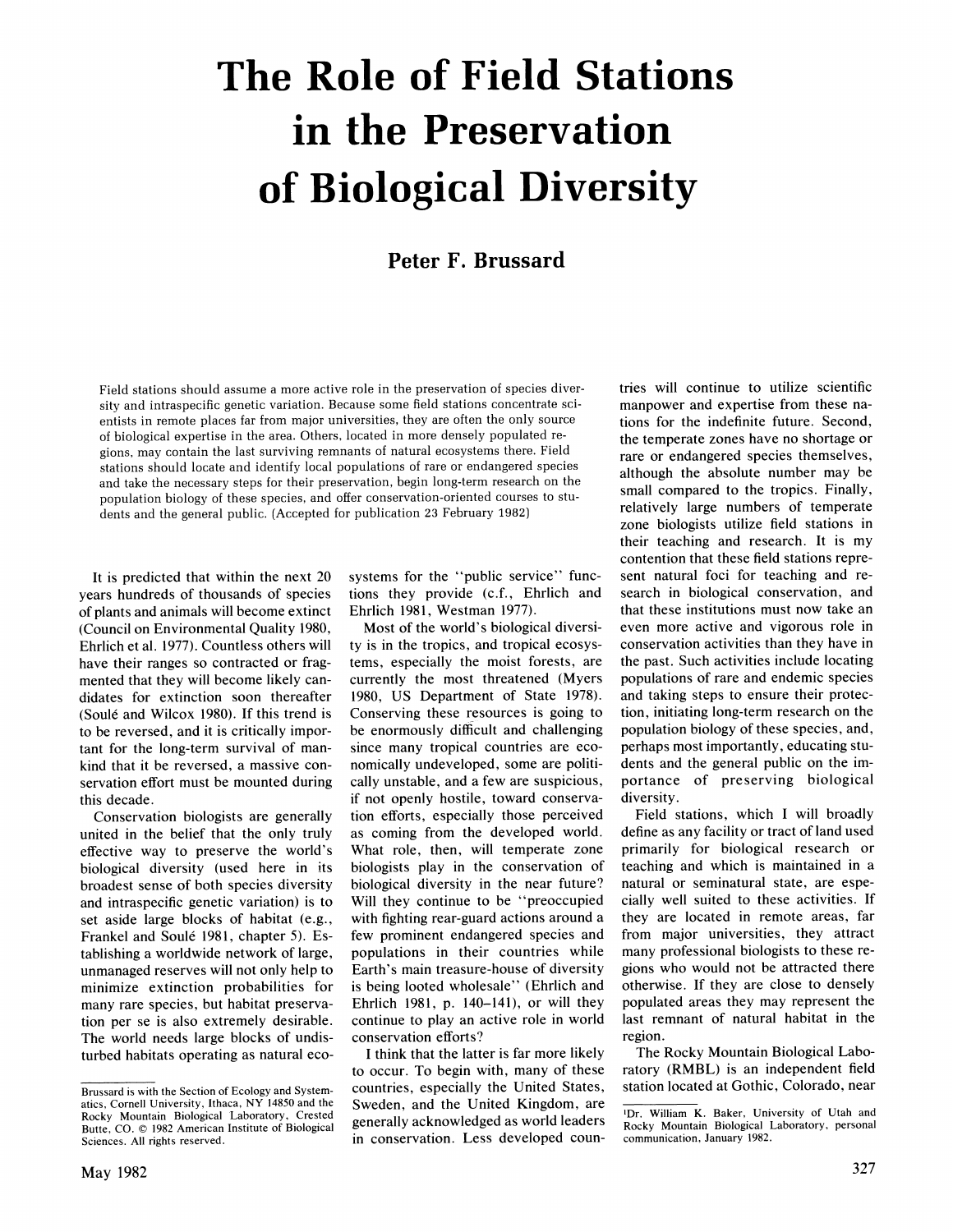**the town of Crested Butte. I will use RMBL as an example throughout this paper, not only because I am more familiar with it than I am with other similar institutions, but also because it should be fairly typical of field stations in the United States and other developed nations.** 

#### **EXPLORATION**

**One of the most important roles that field stations can fulfill in the preservation of genetic diversity is locating and identifying populations of rare species in their local areas. Many such populations have been discovered by field station biologists in the normal course of their teaching and research activities. Drosophila novitskii, for example, is currently known only from a few specimens collected in the East River Valley in Colorado (W. K. Baker', Sulerud and Miller, 1966). Although it may occur elsewhere, its existence may never have been discovered if RMBL scientists had not been actively studying other Drosophila species.** 

**There are several kinds of rare species. Drury (1974) has developed ideas on rarity in detail, and I will use his general classification scheme here (although many intermediate situations obviously exist). One kind of rarity includes organisms that are restricted to one or a very few areas-local endemics. Although these species may have quite small ranges, they may occur in large numbers within these ranges. The rockcress Arabis gunnisoniana is an example of this type; although this plant has never been collected outside of Gunnison County in Colorado, it is quite abundant there (Barrell 1969). A second type of rarity includes those species that are found in very small numbers in any given area, but occur in many suitable habitats over a wide range. Drury (1974) suggests that certain raptorial birds fit this model. The third, and perhaps most common, type of rarity includes those species that occur in small, widely separated populations. These may be relict species that were formerly more widespread, but whose ranges have been fragmented by climatic changes or habitat alteration related to human activities, or they may be species that have never been abundant or widespread. Many examples of both come to mind; Drury (1974) cites several (e.g., Bachman's Warbler, Vermivora bachmanii).** 

**In their recent report, Willey and Willey (1976) document the existence of 70 rare or endemic species of plants and** 

**animals in the RMBL area: 3 mammals, 11 birds, I amphibian, 3 insects, 6 ferns, and 46 higher plants. Some of these are relict populations of more northern species left behind after the retreat of the most recent glaciation; a few are species endemic to the local area. However, there is no reason to suspect that the region around RMBL is particularly rich in rare species. The large number of rare plants and animals known from there is almost certainly directly correlated with the amount of biological exploration that has gone on in the 54 years since its founding. If they have not already done so, all field stations should make special efforts to locate such populations and take steps to insure their continued existence.** 

#### **PRESERVATION**

**The primary function of most field stations is teaching, research, or some combination thereof, and it may be politically inexpedient for them to confront mining, lumbering, or other development interests on conservation issues directly unless their own operations are clearly threatened by such activities. Fortunately, however, field stations usually attract many conservation-oriented individuals who are often willing to devote, as private citizens, the time and energy necessary to establish natural areas and preserves and to protect endangered species or unique local populations. Such protection can be achieved in a number of ways. For example, RMBL's 205 acres of land at Gothic, plus a 40 acre holding elsewhere, both function as small nature preserves. However, the acreage under its protection is increased considerably by several US Forest Service special use permit areas, by the nearby 1050 acre Gothic Natural Area established by the USFS in 1928, and by the 450 acre Mexican Cut Research Preserve purchased by the Nature Conservancy in 1965 and administered by RMBL. Much of the effort to secure Mexican Cut did not come directly from the laboratory administration, but rather from the tireless efforts of a few RMBL scientists acting of their own volition.** 

**Furthermore, several RMBL scientists played an important role in the development of the Forest Service's East River Plan, a document that established the laboratory's claim to undisturbed habitat as a natural resource. This is one of the first environmental impact statements that recognizes research and education as a valid part of the multiple** 

**use of public lands. This concept was so novel that one of the mining companies active in the area was moved to complain that RMBL was "taking irresponsible advantage of all legal means to preserve the habitat up there.'"2** 

**There have been failures as well as successes. A small population of the water spring beauty, Montia chamissoi, was inadvertently destroyed by road construction for a nearby ski area. This was the only known population in Gunnison County (Barrell 1969). A unique, disjunct habitat known as the Iron Bog, which supports several relict populations of plants and insects, will almost certainly be lost to mining development in the next few years, despite the apparent willingness of the mining company (AMAX Corporation) to take any steps short of stopping their operation to prevent it. Likewise, relict populations of Leucorrhinia hudsonica, a dragonfly known in Colorado only from a small hanging cirque called Peeler Basin, are threatened by mining activities sanctioned by the Mining Law of 1872, a law that gives priority to mineral development over all other multiple uses of public land. Although RMBL has decided that it is not in its own best interest to take stands on some of these issues, its administration consistently encourages conservation-oriented scientists at the laboratory to do so as concerned citizens.** 

#### **RESEARCH**

**Since most ecologists have concentrated on studying abundant organisms, we know relatively little about the population biology of rare species. As Miller and Botkin (1974) have pointed out, many endangered species are so close to extinction that the time for serious scientific study is past; only political action can save them. For other species and for many genetically unique local populations, however, extinction is a more distant prospect, and there is still time for research that will tell us more about their ecological requirements and the ways in which we might manage them in order to prevent their demise.** 

**Rare species that occur in small, widely scattered populations may well be the most amenable and important to study. This type of population structure can be extremely hazardous for long-term survival for two reasons. First, stochastic** 

**<sup>2</sup>Dr. Ruth L. Willey, University of Illinois, Chicago Circle and Rocky Mountain Biological Laboratory, personal communication, August 1981.**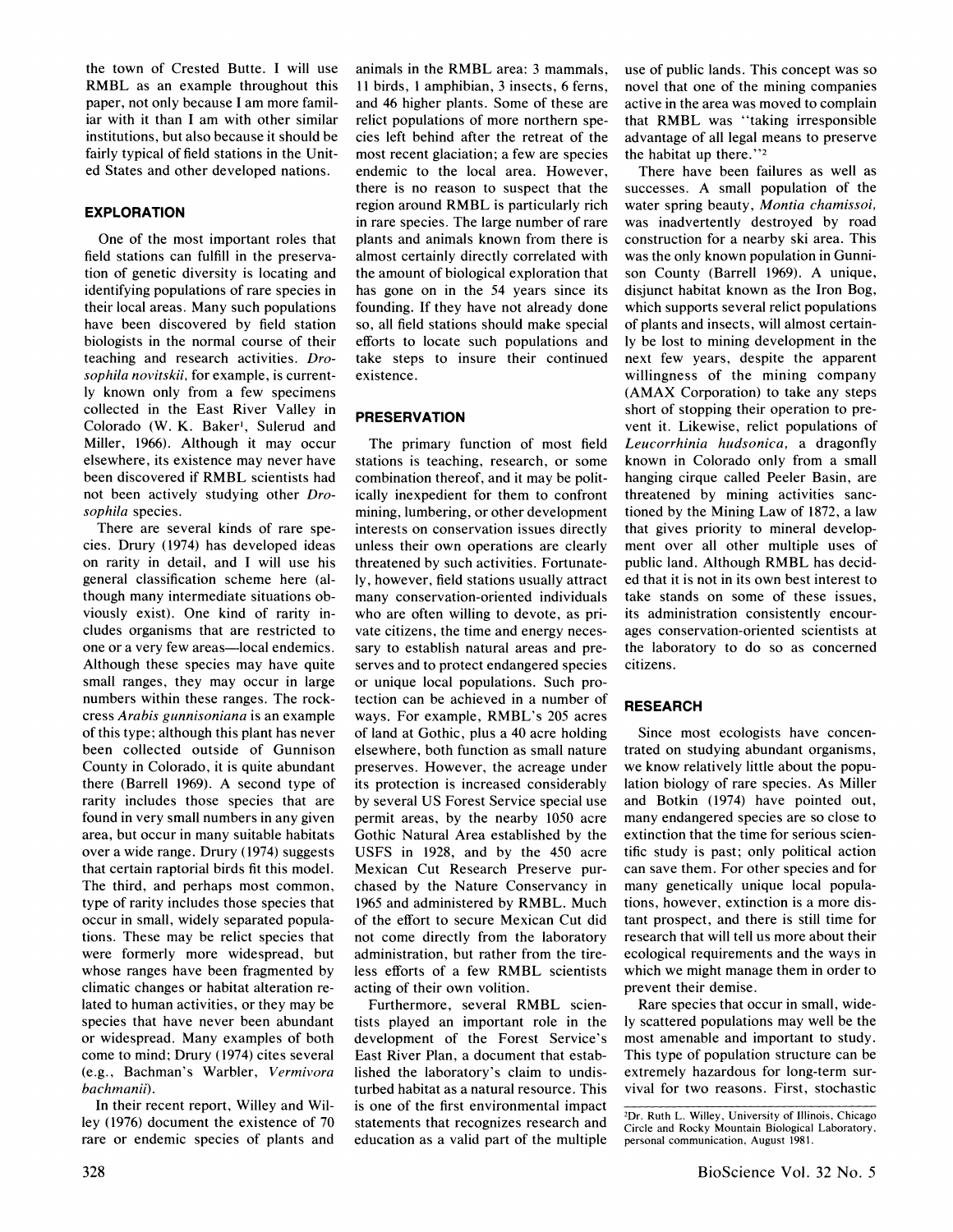**numerical fluctuations in small populations inevitably result in the eventual extinction of that population; second,**  low effective population sizes  $(N_e's)$  in **small populations eventually lead to a loss of long-term fitness and evolutionary potential through inbreeding and genetic drift. Frankel and Soule (1981) estimate that a minimum N<sub>e</sub> of 50 is necessary even for short-term survival of a population; long-term survival requires a minimum Ne of 500. However, examples are known of populations that have evidently persisted for hundreds or even thousands of years with Ne's almost certainly smaller than 500 (e.g., populations of pupfish and minnows isolated in remnant springs of the Great Basin since the drying-up of Pluvial lakes some 8-10,000 years ago). It may well be that these populations have little long-term potential for survival into the indefinite future. However, they still must be preserved for both moral and aesthetic reasons, even if their existence beyond the next few hundred years or so is in doubt, and learning as much as possible about these unique populations will yield important insights into the biology of rare species in general.** 

**Local endemics, even if abundant, are clearly interesting objects of study in their own right. Furthermore, one need only to recall the story of South Africa's golden gladiolus (Ehrlich and Ehrlich 1981, p. 135) to be reminded of how fast a formerly abundant local species can disappear as a result of a variety of anthropogenic pressures. Widely distributed but sparse species present special problems; they are hard to study, and their populations often transcend several political or administrative boundaries. Despite these difficulties, I would hope that field station investigators would begin to undertake more research on species with these characteristics.** 

**Thus, I suggest that populations of rare plant and animal species should become the focus of considerable research effort. Such research will not only contribute greatly to our understanding of the ecology and evolutionary biology of rare species, but it will also provide important insights into conservation strategies. Again I emphasize that field stations are uniquely suited to initiate and carry out such projects. Once suitable populations have been located, long-term studies on their demography, breeding structure, and ecology should be initiated. Needless to say, these studies must be based on both a comprehensive understanding of the life system of**  **the population (Clark et al. 1978) and on its evolutionary history (Harris and Williams 1975).** 

**Possible support for such a research program could be obtained from the recently established Long-Term Ecological Research (LTER) Program of the National Science Foundation. Under this program, both selected field stations and individual investigators can obtain support for long-term studies. These studies, especially of rare organisms, are badly needed.** 

#### **EDUCATION**

**Finally, one of the most important roles that field stations can play in the preservation of genetic diversity is education. Courses in field ecology are especially critical for instilling in students an awareness of their own dependence on natural ecosystems for numerous essentials of everyday life. Many field stations also offer graduate and undergraduate courses that are not available at many students' home institutions; mammalogy, ornithology, and field botany courses disappeared long ago from many departments' curricula. Courses such as these, when properly taught in a field setting, not only serve to acquaint students with the natural history and general biology of some taxonomic group, but also instill in the students an appreciation of whole organisms and, hopefully, some sympathy for their conservation.** 

**In addition to insuring that the "ologies" continue to be taught, field stations would do well to expand some of their course offerings to reach more of the general public. As Westman (1977) aptly points out, "It is essential for the public to have a clear idea of the benefits they obtain from nature in its undeveloped state." Short courses on aspects of the local flora or fauna or on the general ecology of the area, lasting a day or a weekend, can be enormously successful. For example, a program called "Bioquest" has been offered to local residents by RMBL for the last several years. Given on a Saturday or Sunday, Bioquest offers short lectures, displays, and nature walks; topics have included mammals, birds, wildflowers, and Rocky Mountain ecology. Including lunch and two coffee and donut breaks, the cost in 1981 was a nominal \$12, and over 30 persons attended. A similar offering covering the rare and endangered species present in some local area could prove to be a very effective consciousness-raising effort for the citizenry; people seem to be** 

**very impressed when they are made aware that something unique can be found in their own back yards.** 

**Field stations must also begin to offer rigorous courses in conservation biology. Such courses should include lectures on the process of extinction, species-area relationships and the design of nature preserves, genetic aspects of conservation, the management of endangered species, and the principles of captive propagation. Suitable texts and other readings might include Ehrenfeld (1970), Duffey and Watt (1971), Myers (1979), Soule and Wilcox (1980), Ehrlich and Ehrlich (1981), and Frankel and Soule (1981) among others. A field setting would be ideal for a course like this, since students could have the opportunity to get hands-on experience manipulating selected populations of unendangered species as well as observing some rare or endangered ones. RMBL will be offering such a conservation biology course in the summer of 1982.** 

#### **ACKNOWLEDGMENTS**

**I thank Thomas Eisner, Pamela**  Parker, Michael Soulé, and Ward Watt **for several stimulating discussions on the general topics covered in this paper as well as for reading and commenting on the manuscript. Robert and Ruth Willey furnished me with much background information concerning RMBL's efforts in local conservation.** 

#### **REFERENCES CITED**

- **Barrell, J. 1969. Flora of the Gunnison Basin. The Natural Land Institute, Rockford, IL.**
- **Clark, L. R., R. L. Kitching, and P. W. Geier 1978. On the Scope and Value of Ecology. Protection Ecology 1: 223-243.**
- **Council on Environmental Quality 1980. Biological Diversity. US Government Printing Office, Washington, DC.**
- **Drury, W. H. 1974. Rare species. Biol. Conserv. 6: 162-169.**
- **Duffey, E., and A. S. Watt, eds. 1971. The Scientific Management of Animal and Plant Communities for Conservation, Blackwell Scientific Publications Ltd., London.**
- **Ehrlich, P. R. and A. H. Ehrlich 1981. Extinction. Random House, New York.**
- **Ehrlich, P. R., A. H. Ehrlich, and J. P. Holdren 1977. Ecoscience: Population, Resources, Environment. W. H. Freeman, San Francisco.**
- **Ehrenfield, D. W. 1970. Biological Conservation. Holt, Rinehart, and Winston, New York.**
- Frankel, O. H. and M. E. Soulé 1981. Con**servation and Evolution. Cambridge University Press, London.**